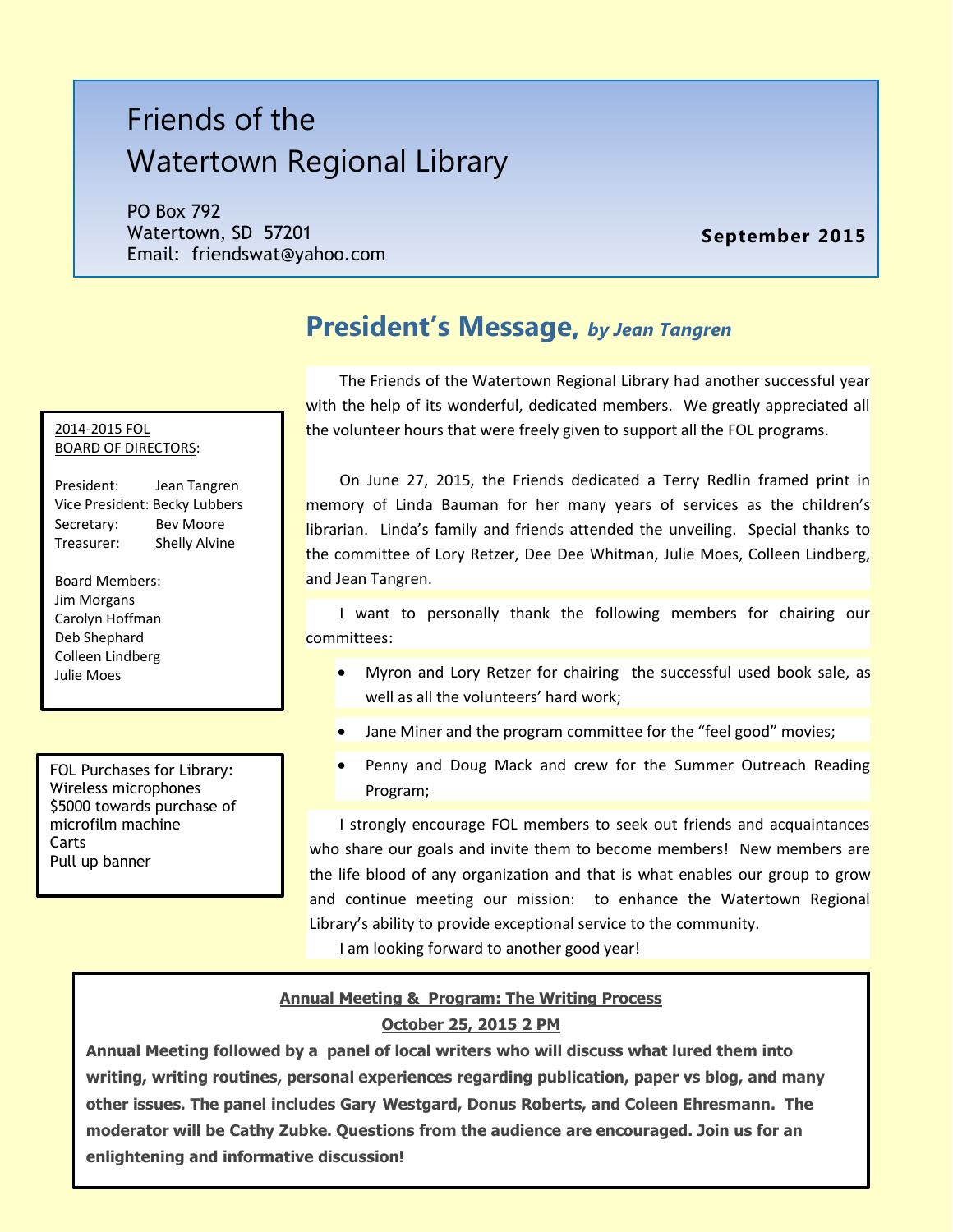## Page 2 2015 FOL Newsletter

## **2015 FOL Used Book Sale Reaches New High** *by Myron and Lory Retzer*

The 2015 Used Book Sale was held April 17<sup>th</sup>-20<sup>th</sup> at the Watertown Mall. Over 16,000 books were generously donated by area residents. Forty-five Friends gave 638 selfless hours to make this the best sale ever. Gross receipts were \$8,008 (\$6,208 from book sales and supplemental funds of \$1,500 from Modern Woodmen of America and \$300 from Thrivent Financial). Expenses were \$587, leaving us with \$7,421 to supplement our library. This is the first time we have broken \$8,000 in gross receipts and the most books ever donated. Over the past nine years, (2007-2015) the FOL Used Book Sale has raised over \$49,200 in support of the Watertown Regional Library. Thank You FOL members for your continued support to make this happen. The 2016 Book Sale will be April  $15^{th}$ -April  $17^{th}$ , 2016, mark the dates on your calendar. Look for some changes to the 2016 Book Sale format.



*FOL volunteers on the last day of the 2015 Used Book Sale*

# **Friends Hosted "Feel Good" Film Festival Programs**

The criteria for the Friends of the Library Film Festival held in February was that each of the three films should introduce us to a different culture and each should lift our spirits in the portrayal of this culture. Approximately 25 - 30 movie lovers attended each of the three Sunday afternoon showings. *The Hundred Foot Journey*, starring Helen Mirren, showed what happens when immigrants from India open a loud family restaurant across the street from a fancy, upscale French dining establishment. The culture in *Crossing Delancey* involved a traditional Jewish grandmother on New York City's lower east side who tries to play matchmaker for her modern, independent

granddaughter. And *Smoke Signals*, the first movie produced and directed by Native Americans, portrayed how community, friendship and humor can help heal hurts from the past. Audience members agreed that watching a "feel good" movie with Friends is a good way to spend a winter's afternoon.

The program committee will offer several more programs this fall, including a second film festival. See page 4 of this newsletter for more information. Anyone interested in serving on the program committee for next year should give your name to Bev Moore in the library or sign up at the annual meeting in October.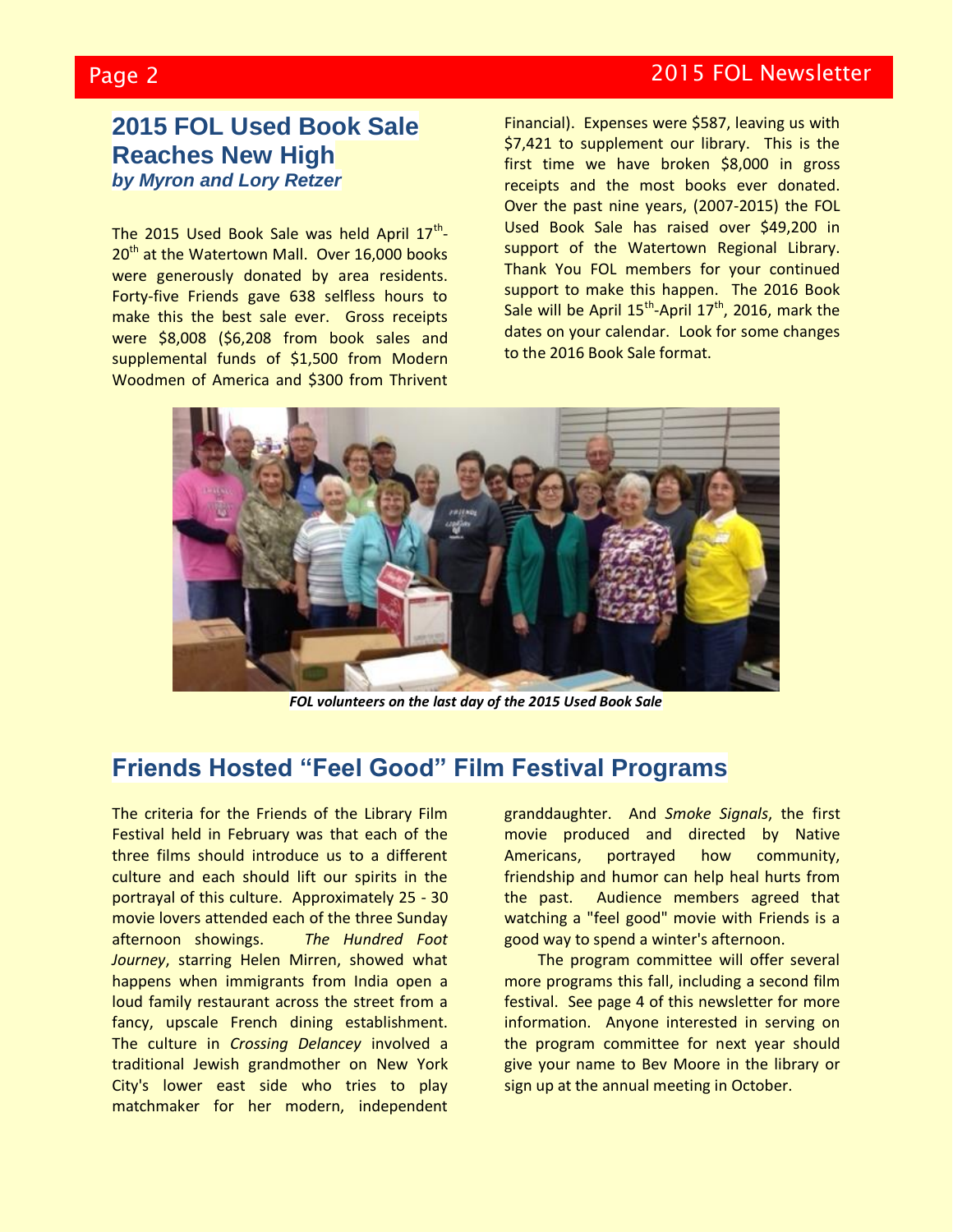## **Summer Outreach Program,** *by Penny Mack*

The Friends of the Watertown Regional Library Outreach Reading Program met with 36 first through sixth graders from KidScope on August 6, 2015. KidScope is a division of the Boys and Girls Club and meets at Roosevelt Elementary School for daycare. We explained to the children that we are a group of people who really enjoy the Watertown Regional Library because it provides so many interesting things to do.

The children separated into groups to enjoy a story read by a FOL member. They were engaged in the reading and attentive as it was explained that these books and thousands more could be found at the library. We then met as a large group and shared fun things that the library offers—I-Pads, computers, magazines and interactive fun areas with toys, a puppet stage, and a doll house.

Visiting with the children reaffirmed the importance of FOL's summer outreach program's primary goals—to reach children who may not have opportunities to visit the

library. Some children said they had never been to the library.

Ice cream treats were served. The children picked out a bookmark and two free books that were labeled "A gift for you from the Friends of the Watertown Regional Library."

The committee members who assisted with the Summer Outreach program included: Carolyn Hoffman, Jo Elkins, Sharon Rishoi, Joan Hohnstadt, Jean Tangren, Jane Miner, Penny Mack and Doug Mack.



## **From the Director's Desk,** *Mike Mullin*

I have been thinking of all the changes that have happened in the last 24 years. The library went from using a paper catalog to using the PALS software in 1995. From PALS we switched to Aleph and now to Library Solution. Along the way the Friends organization started and we saw a new building constructed to house the library. Access to multiple online databases, ebooks and downloadable audio books were added. Just this year we have changed to the new software which opens up a number of great things that can be done. A few of those include: email or text message checkout receipts, friendly reminders that things are due, notification that a book on hold is here for you to pick up. This year the library added streaming movies, and music that can be downloaded and kept.

Quite the changes over time. Of all those changes the one that I think is the most important is the Friends of the Library. Friends have shown up to be counted at City Council meetings. That was a factor in getting the new building. Friends have shown up recently to share their thoughts about the library when visitors from the federal level came to Watertown. Friends have donated many things to the library with the funds raised from the book sale. Friends have helped with special programs for children and have sponsored programs for adults and for children. Friends volunteer at the library on a regular basis. But most importantly, Friends talk about the library and how important it is to them when they meet City Council members or other people who don't know the value of the library to the city. Thank you for being a Friend!